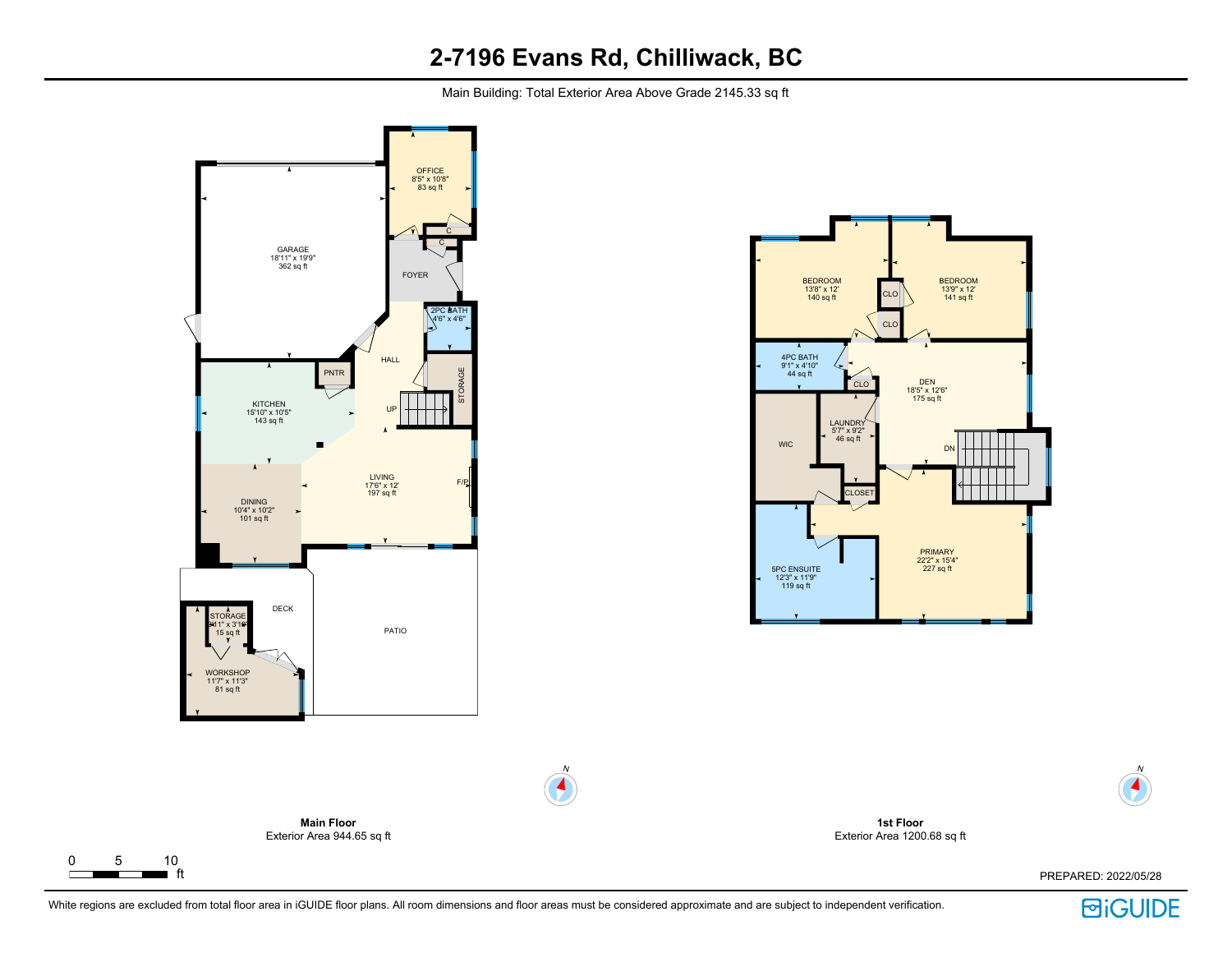# **2-7196 Evans Rd, Chilliwack, BC**

**Main Floor** Exterior Area 944.65 sq ft Interior Area 837.34 sq ft Excluded Area 385.51 sq ft





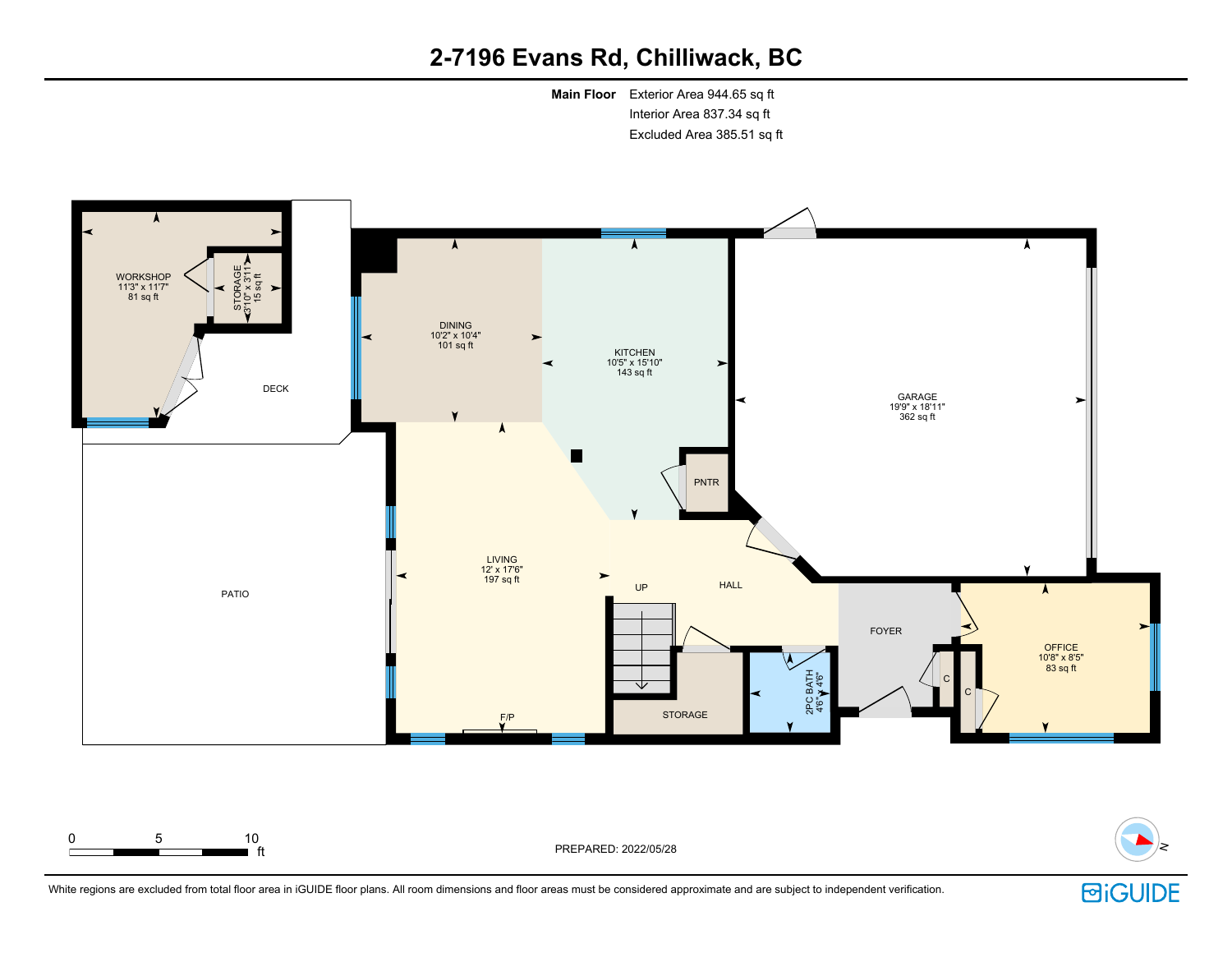# **2-7196 Evans Rd, Chilliwack, BC**

**1st Floor** Exterior Area 1200.68 sq ft Interior Area 1116.76 sq ft





**固iGUIDE** 

N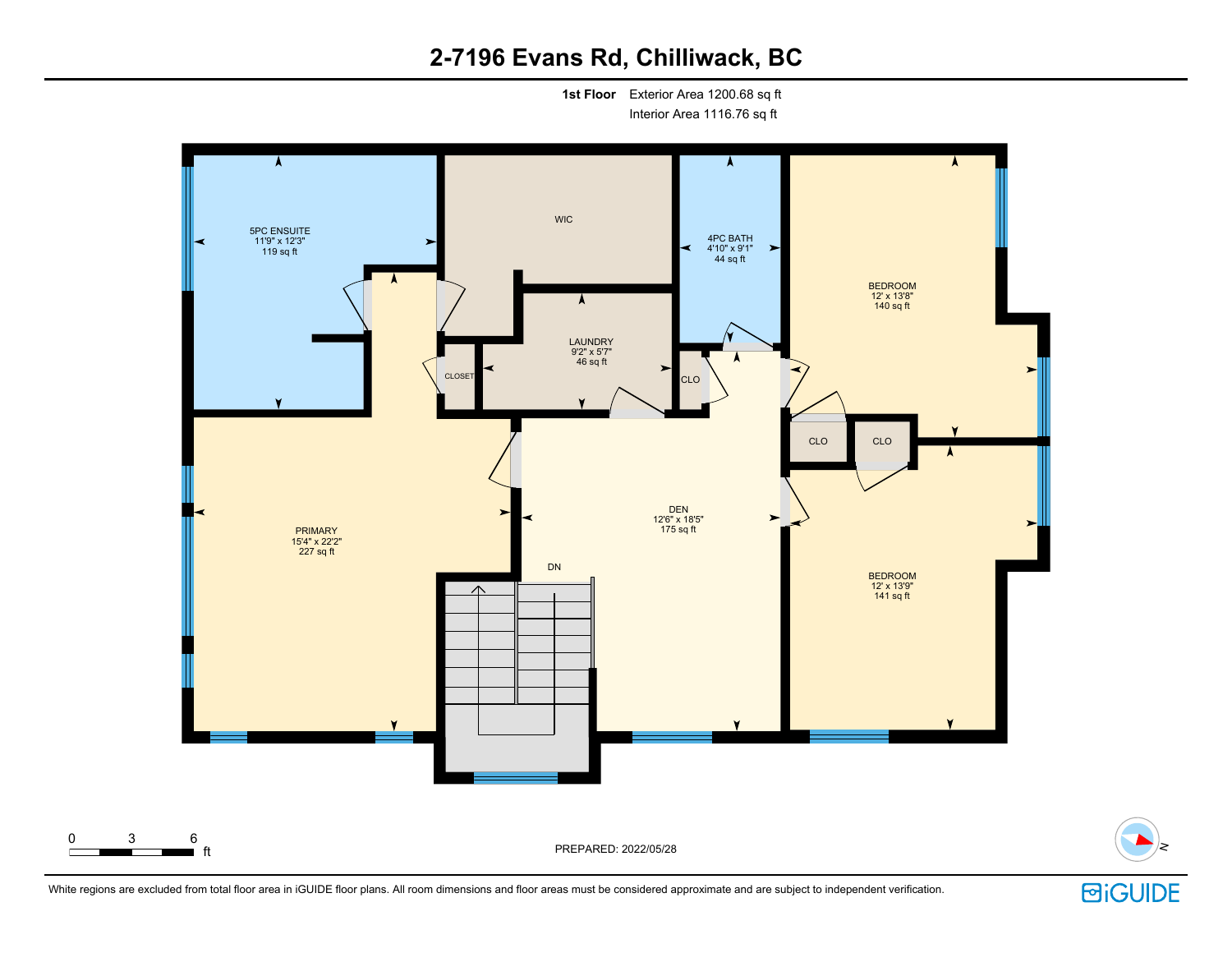## **Property Details**

### **Room Measurements**

Only major rooms are listed. Some listed rooms may be excluded from total interior floor area (e.g. garage). Room dimensions are largest length and width; parts of room may be smaller. Room area is not always equal to product of length and width.

### **Main Building**

MAIN FLOOR 2pc Bath: 4'6" x 4'6" | 20 sq ft Dining: 10'4" x 10'2" | 101 sq ft Garage: 18'11" x 19'9" | 362 sq ft Kitchen: 15'10" x 10'5" | 143 sq ft Living: 17'6" x 12' | 197 sq ft Office: 8'5" x 10'8" | 83 sq ft Storage: 3'11" x 3'10" | 15 sq ft Workshop: 11'7" x 11'3" | 81 sq ft

## 1ST FLOOR

4pc Bath: 9'1" x 4'10" | 44 sq ft 5pc Ensuite: 12'3" x 11'9" | 119 sq ft Bedroom: 13'9" x 12' | 141 sq ft Bedroom: 13'8" x 12' | 140 sq ft Den: 18'5" x 12'6" | 175 sq ft Laundry: 5'7" x 9'2" | 46 sq ft Primary: 22'2" x 15'4" | 227 sq ft

### **Floor Area Information**

Floor areas include footprint area of interior walls. All displayed floor areas are rounded to two decimal places. Total area is computed before rounding and may not equal to sum of displayed floor areas.

## **Main Building**

MAIN FLOOR Interior Area: 837.34 sq ft Excluded Area: 385.51 sq ft Perimeter Wall Thickness: 7.0 in Exterior Area: 944.65 sq ft

## 1ST FLOOR

Interior Area: 1116.76 sq ft Perimeter Wall Thickness: 7.0 in Exterior Area: 1200.68 sq ft

#### **Total Above Grade Floor Area, Main Building**

Interior Area: 1954.09 sq ft Excluded Area: 385.51 sq ft Exterior Area: 2145.33 sq ft